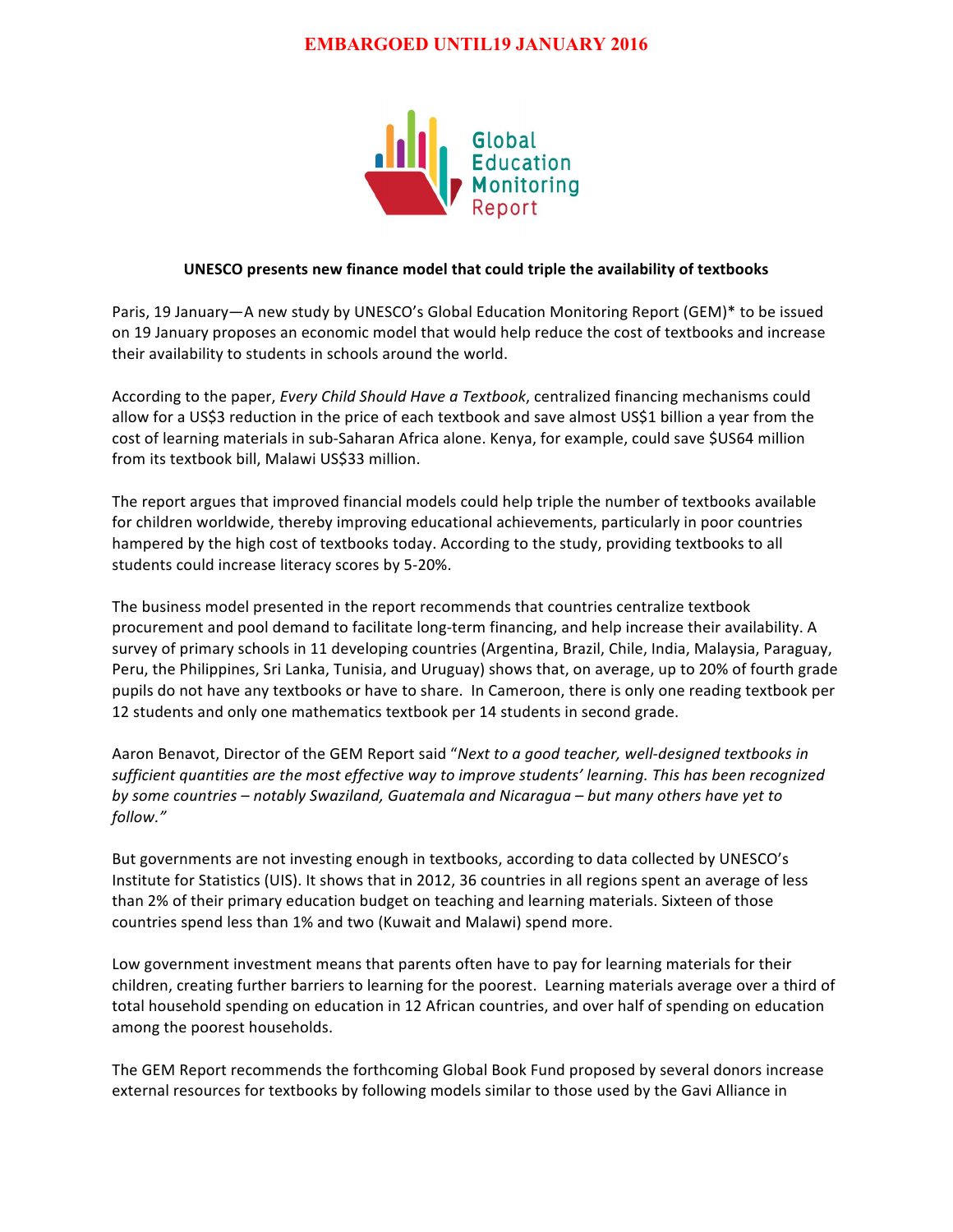# **EMBARGOED UNTIL19 JANUARY 2016**

fighting disease, which includes matched private-donor funding. The report argues that this could increase external textbook funding in sub-Saharan Africa from US\$549 million to US\$785 million. The proposed model, could more than triple the number of textbooks available in the region, GEM Report says.

Overall, such an approach could triple the number of books available to children around the world.

Benavot continued: "*Unpredictable funding, a lack of transparency and no demand forecasting are contributing to an inefficient textbook procurement system. Forcing families to pay for their children's'* textbooks is unacceptable. We must learn from health, and set up a new system so that textbooks can *move cheaply and effectively from a printing house to school and into the hands of children."*

#### **RECOMMENDATIONS**

- **1. Carry out effective demand forecasting**. At country level this should be coordinated by the Global Partnership for Education and Local Education Group.
- **2. Increase domestic funds for textbooks.** At least 3-5% of the primary education budget and 6- 8% of the secondary education budget should be spent on textbooks.
- **3. Channel more resources for textbooks through one central Fund**. Donors should at least double the current 11% of basic education aid being disbursed through GPE
- **4. Incentivize increased domestic funding for textbooks.** <sup>A</sup> Global Book Fund should ensure that external resources for textbooks are matched in commitments from governments.
- **5. Match private-donor funding.** Donors should commit to matching pledges by private donors.
- **6. We need pooled demand for textbooks**. Offers of pricing and volume guarantees should be given through advance market commitments, and be underpinned by sustainable financing from a range of public and private actors.
- **7. Report on textbook spending in <sup>a</sup> transparent way.** Better information will guide better spending. We need to know what is being spent on textbooks and teaching and learning materials by both governments and donors.

### **-ENDS-**

For more information, please contact Kate Redman on 0033 602049345 k.redman@unesco.org 

### **Notes to Editors**

\* Developed by an independent team and published by UNESCO, the General Global Education Monitoring Report is an authoritative reference that aims to inform, monitor, influence and sustain genuine commitment towards the fourth Sustainable Development Goal on Education and its corresponding targets. – It replaces UNESCO's EFA Global Monitoring Report (GMR).

Twitter: @GEMReport Web: http://en.unesco.org/gem-report World Education Blog: http://efareport.wordpress.com